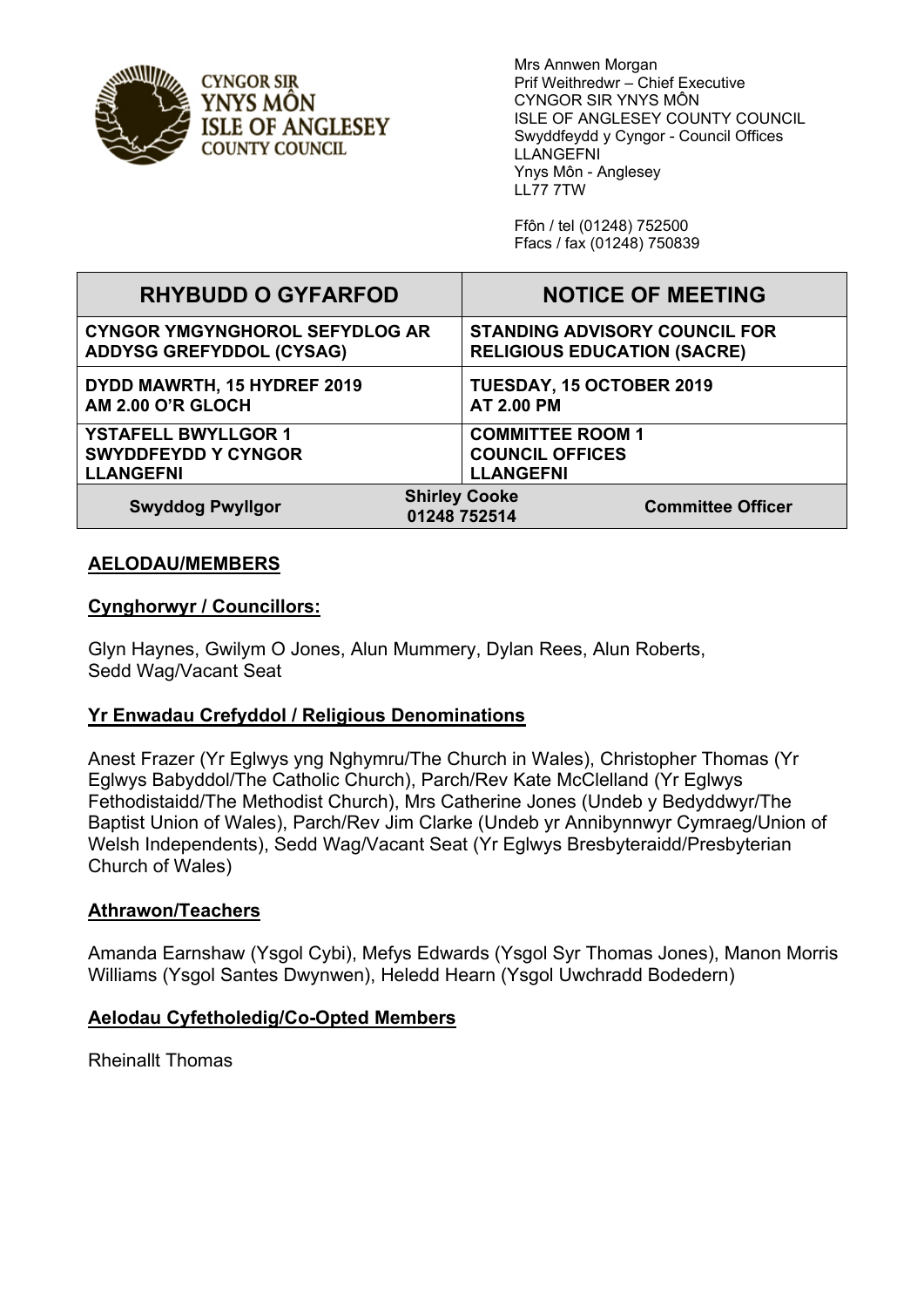# **A G E N D A**

## **1 DECLARATION OF INTEREST**

To receive any declaration of interest from a Member or Officer in respect of any item of business.

## **2 MINUTES - 9 JULY 2019** (Pages 1 - 8)

• To submit for confirmation, the draft minutes of the previous meeting of the SACRE held on 9 July 2019.

• To discuss any matters arising from the minutes.

## **3 REPRESENTATION BY RELIGIOUS DENOMINATIONS ON THE SACRE**

• To confirm acceptance of Quakers as a religious denomination on the SACRE.

• To confirm the appointment of Mr Gerald Hewitson, a member of the Quakers to the Anglesey SACRE.

## **4 ANGLESEY SACRE'S ACTION PLAN FOR 2019/22** (Pages 9 - 12)

To evaluate the SACRE's Action Plan for 2019/22.

## **5 ANGLESEY SACRE'S ANNUAL REPORT FOR 2018/19**

To consider the Anglesey SACRE's Annual Report for 2018/19.

## **6 SCHOOLS' SELF-EVALUATION REPORTS** (Pages 13 - 38)

To present RE self-evaluation reports by the following schools:-

- Ysgol Gynradd, Bodedern
- Ysgol Gymuned Llannerch-y-medd
- Ysgol Gymraeg Morswyn

### **7 RELIGIOUS EDUCATION STANDARDS** (Pages 39 - 100)

To present Estyn inspection reports undertaken at the following schools:-

- Ysgol Gynradd, Bodedern
- Ysgol Gymuned Llannerch-y-medd
- Ysgol Gymraeg Morswyn

### **8 WALES ASSOCIATION OF SACRES (WASACRE)** (Pages 101 - 118)

To present for information, the draft minutes of the WASACRE meeting held on 28 June 2019 in Conwy.

### **9 CORRESPONDENCE**

To discuss a Welsh Government Consultation on a proposal that includes the right to withdraw from RE and RSE, and change of name for RE (links attached).